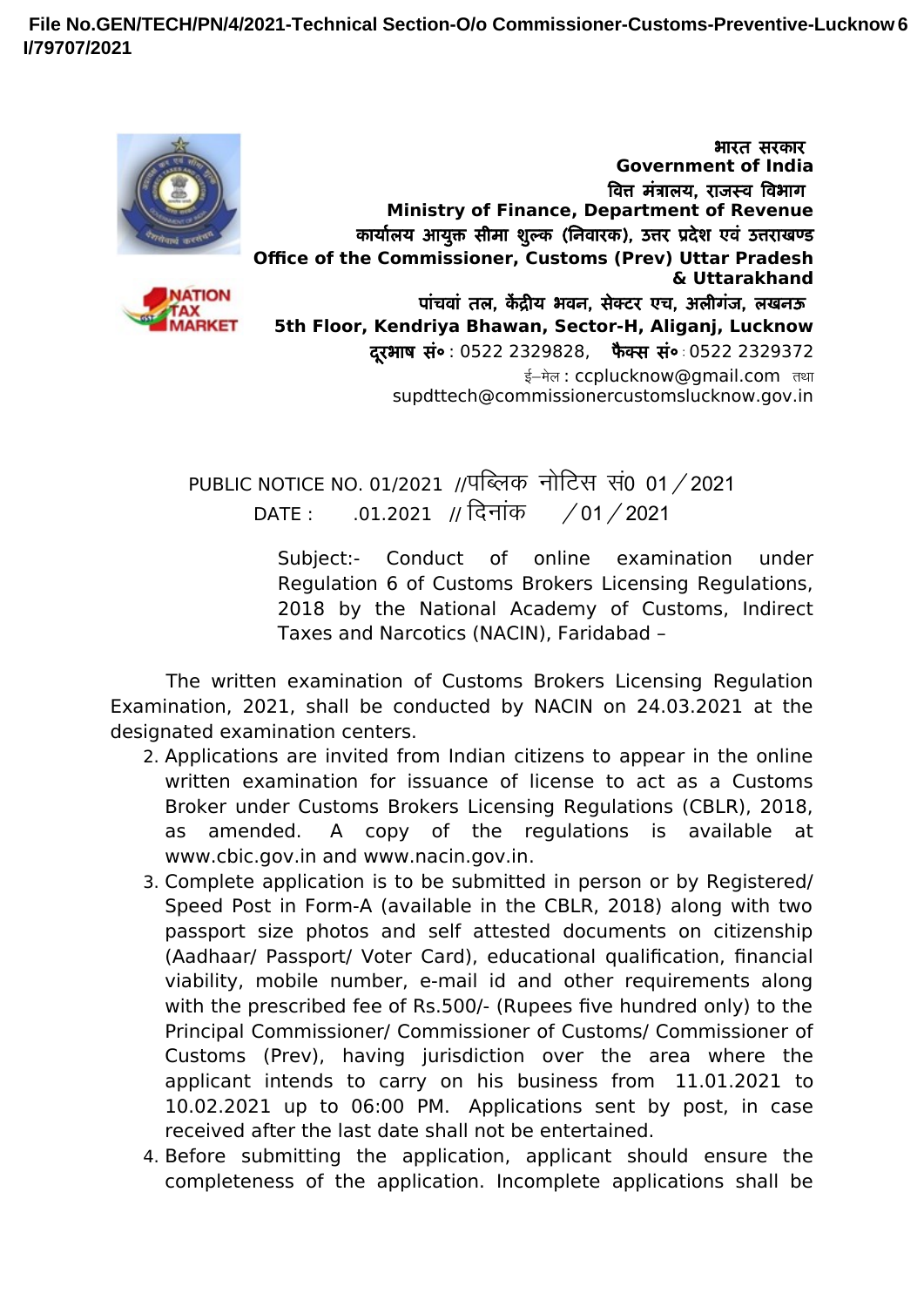summarily rejected.

- 5. Syllabus of written examination will be as per regulation 6(7) of CBLR, 2018.
- 6. Names of applicants found eligible to appear in examination will be displayed on the notice board and/or website of the respective commissionerate latest by 17.02.2021.
- 7. Information regarding roll number, admit card and examination venue will be made available on the website of CBIC and NACIN under the icon/tab . A link to download the admit card will also be provided therein. Admit cards shall also be sent by email to eligible applicants 15 days in advance before the date of examination. The date and time of written examination shall be 24.03.2021 from 10:30 hrs-13:30 hrs.
- 8. The candidates have the option to answer either in Hindi or in English.
- 9. Successful candidates will be called for an oral examination for which separate communication will be sent.
- 10.In case declarations and information submitted by the applicant are found to be incorrect, the application shall be rejected or license, (if issued) shall be cancelled.
- 11.For any query, please visit the websites (www.cbic.gov.in and www.nacin.gov.in)/ contact the nearest Customs Commissionerate/ @ e-mail id. cblre.helpline@gmail.com.

**Signed by Ved Prakash Shukla** Date: 06-01-2021 17:53:30 **Reason: Approved** ( VED PRAKASH SHUKLA ) (वेद प्रका) । भाक्ला)

COMMISSIONER/ आयुक्त CUSTOMS (PREV.), LUCKNOW सीमा भाूल्क लखनऊ

C.No. VIII(25) 01-Tech/Public Notice/2021 Dated : .01.2021

Copy to:-

- 1. P.A to the Chief Commissioner of Customs (P) Patna Zone, Patna.
- 2. The Deputy Commissioner/Assistant Commissioner, Customs (P) Division, Lucknow/Bareilly/Gorakhpur/Nautanwa/Varanasi/CCSI Airport/ICD, Panki / JRY/ Agra for giving wide publicity.
- 3. The Superintendent (Systems), Customs (P) Hdqrs., Lucknow for uploading the same in the Website of the Commissionerate.
- 4. Notice Board/Guard File